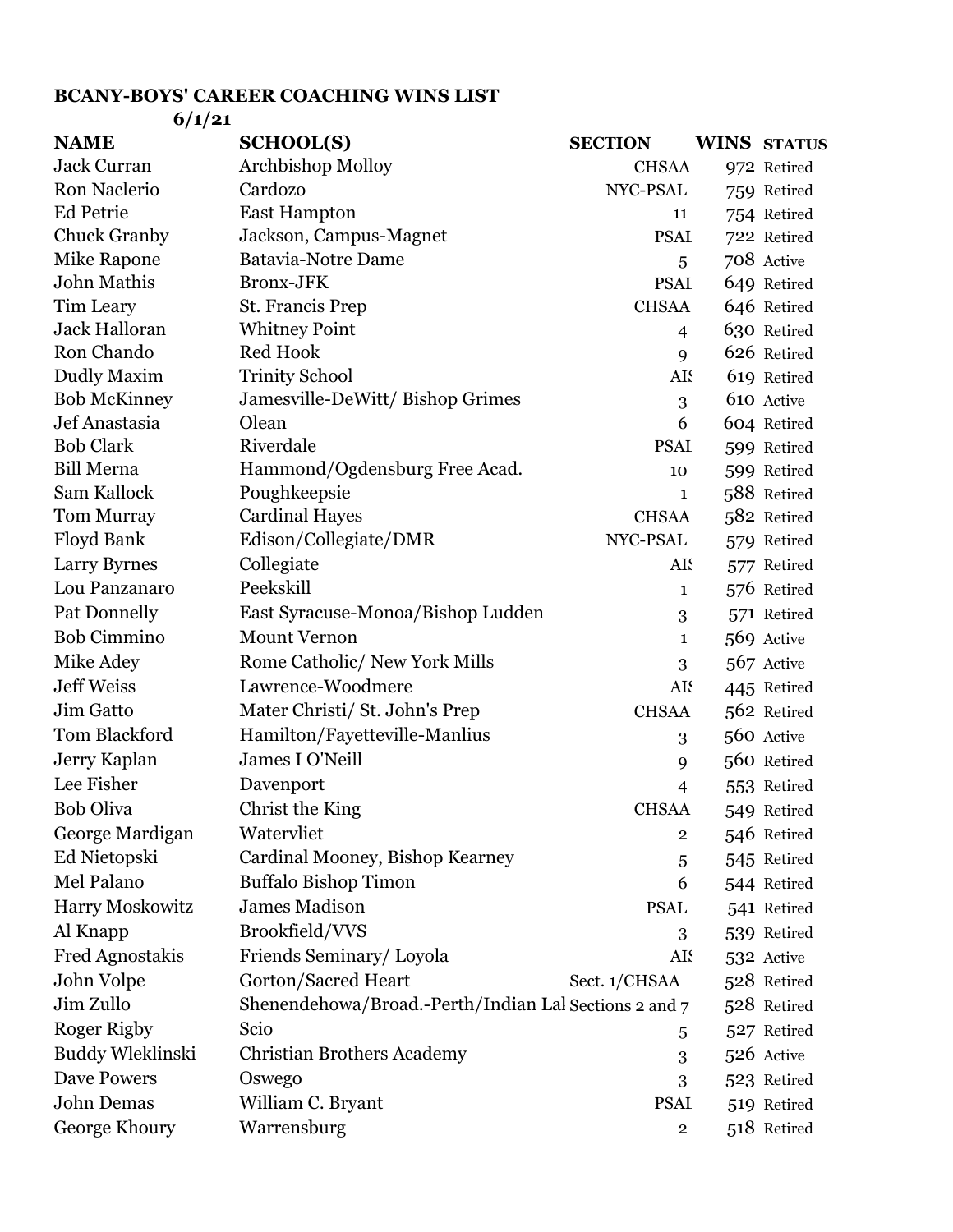| Jim Burke              | Prattsburg                            | 5              | 517 Retired |
|------------------------|---------------------------------------|----------------|-------------|
| <b>Ted Adams</b>       | Hempstead                             | 8              | 517 Retired |
| <b>Charlie Folsom</b>  | Harrisville                           | 10             | 515 Retired |
| <b>Bob Hettler</b>     | Amherst/Van Etten                     | 6              | 514 Retired |
| Paul Lyons             | Albany                                | $\mathbf{2}$   | 514 Retired |
| Mike Del Val           | Woodlands/Alexander Hamilton/Rye      | 1              | 514 Retired |
| Michael F. Delaney     | <b>Immaculate Heart</b>               | 3              | 513 Active  |
| <b>Tony Rafaniello</b> | Msgr. Farrell/New Dorp/MooreCath      | PSAL/CHSAA     | 511 Retired |
| <b>Ted Adams</b>       | Hempstead                             | 8              | 510 Retired |
| <b>John Demas</b>      | W.C. Bryant/Msgr. Farrell/New Dorp    | PSAL/CHSAA     | 504 Retired |
| Gary Vail              | Windsor                               | 4              | 499 Active  |
| Chris Cardon           | Irondequoit                           | 5              | 486 Active  |
| Jim Franco             | Catskill                              | $\mathbf{2}$   | 485 Retired |
| <b>Fred Ahart</b>      | Roscoe                                | 9              | 484 Retired |
| <b>Randy Begeal</b>    | Wells                                 | 7              | 483 Retired |
| <b>Jerry Wilcox</b>    | Bishop Ludden/W. Genesee/Liverpool    | 3              | 480 Retired |
| <b>Russ Bastin</b>     | Uniondale                             | 8              | 479 Retired |
| <b>Jack Dunlap</b>     | Johnstown                             | $\overline{2}$ | 475 Active  |
| <b>Frank Morris</b>    | St. Agnes                             | <b>CHSAA</b>   | 471 Retired |
| Paul Callaghan         | Mexico                                | 3              | 469 Active  |
| Bill O'Rourke Jr.      | Webster, Webster-Thomas               | 5              | 468 Retired |
| <b>Tom Howe</b>        | Cornwall                              | 9              | 468 Retired |
| Fran Howlan            | Amsterdam-Scully                      | $\overline{2}$ | 468 Active  |
| Spencer Mayfield       | White Plains/Nyack                    | 1              | 468 Active  |
| <b>Tony Alvano</b>     | Romulus, Geneva-DeSales               | 5              | 467 Retired |
| Pat Monti              | Niagara LaSalle/ Niagara Catholic     | 6              | 462 Retired |
| <b>Wes Somerville</b>  | Trumansburg                           | $\overline{4}$ | 462 Retired |
| Ken Sturgis            | Hannibal                              | 3              | 462 Retired |
| Don Buckley            | LaSalle                               | <b>CHSAA</b>   | 462 Retired |
| Sig Makofski           | <b>Mount Pleasant</b>                 | $\overline{2}$ | 461 Active  |
| Ken Gershon            | Hillcrest                             | NYC-PSAL       | 461 Retired |
| Duane Ely              | Roxbury                               | $\overline{4}$ | 461 Retired |
| <b>John Carey</b>      | All Hollows                           | <b>CHSAA</b>   | 460 Retired |
| Don Kent               | <b>Monsignor McClancy</b>             | <b>CHSAA</b>   | 460 Retired |
| Jeff Fitch             | Fairport                              | 5              | 459 Retired |
| <b>Frank Pry</b>       | Cheektowaga Sloan                     | 6              | 456 Retired |
| John Costello          | Dobbs Ferry/Hastings                  | 1              | 456 Retired |
| <b>Tom Fraher</b>      | Mount St. Michael                     | <b>CHSAA</b>   | 453 Active  |
| Mike Lilac             | Stillwater                            | $\overline{2}$ | 450 Retired |
| David Lieber           | <b>Friends Seminary</b>               | AI.            | 449 Active  |
| <b>Richard Andrews</b> | Little Falls                          | 3              | 447 Active  |
| Lou Kliewe             | <b>Albertus Magnus/ Spring Valley</b> | $\mathbf{1}$   | 447 Retired |
| Dick Harvey            | <b>Kenmore West</b>                   | 6              | 446 Retired |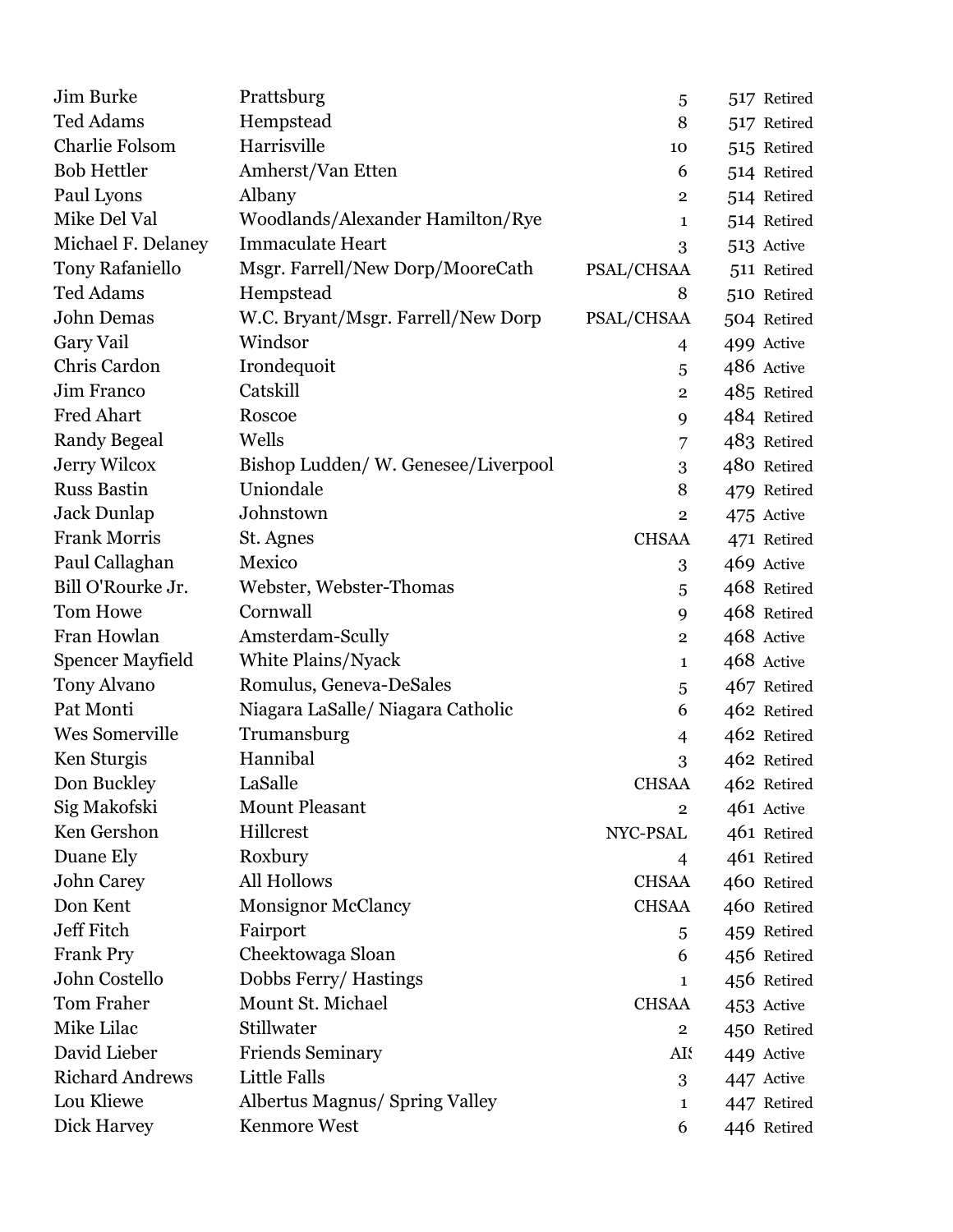| Ron Osinski                  | Draper/Schalmont/Guilderland        | $\overline{2}$ | 446 Retired |
|------------------------------|-------------------------------------|----------------|-------------|
| Irwin Isser                  | <b>Forest Hills</b>                 | NYC-PSAL       | 442 Retired |
| <b>Henry Sassone</b>         | North Salem                         | 1              | 441 Retired |
| Al Benyak                    | Columbia Prep                       | AI.            | 440 Retired |
| Myron "Buddy' Brasky Batavia |                                     | 5              | 439 Active  |
| <b>Tom Downey</b>            | Canisteo, Dansville, Livonia        | 5              | 437 Retired |
| Jack Agostino                | Amityville                          | 11             | 435 Retired |
| <b>Raymond Voelkel</b>       | Collegiate                          | AI.            | 435 Active  |
| Gary Domzalski               | Frontier/Cardinal O'Hara            | 6              | 434 Retired |
| Frank Wasylink               | Sherman                             | 6              | 434 Retired |
| Joe Loudis                   | Cohoes/ Mechanicville               | $\mathbf{2}$   | 434 Retired |
| Gary Gray                    | <b>Nyack</b>                        | 1              | 434 Retired |
| <b>Allan Boyers</b>          | Dalton School                       | AI.            | 434 Retired |
| <b>Hank Williams</b>         | Malverne                            | 8              | 430 Retired |
| Dave Gillett                 | Perry                               | 5              | 429 Retired |
| Jim Johnson                  | Churchville, LeRoy, Olympia, Athena | 5              | 428 Retired |
| Al Geppert                   | Waverly                             | $\overline{4}$ | 427 Retired |
| David Gaylord                | Remsen                              | 3              | 426 Active  |
| Ambrose Moran                | New Hyde Park                       | 8              | 426 Retired |
| Jim Quinn                    | Chaminade                           | <b>CHSAA</b>   | 426 Retired |
| Fred Opper                   | St. Agnes/Cardinal Spellman         | <b>CHSAA</b>   | 426 Active  |
| <b>Mike Brazee</b>           | Sidney                              | 4              | 425 Retired |
| Gary Wright                  | Cuba, Cuba-Rushford                 | 5              | 421 Retired |
| Joseph Gordon                | Bloomfield                          | 5              | 421 Retired |
| Cliff Clinton                | Rye                                 | $\mathbf{1}$   | 420 Retired |
| <b>John Traver</b>           | NY Mills/Granville/Greenwich        | Sects. 2 and 3 | 419 Retired |
| <b>Bill Thom</b>             | <b>Croton Harmon</b>                | 1              | 418 Retired |
| Dean Schott                  | Lyons                               | 5              | 417 Retired |
| <b>Bob Giordano</b>          | <b>Beaver River</b>                 | 3              | 416 Active  |
| <b>Chris Reed</b>            | Rush Henrietta                      | 5              | 414 Active  |
| Mark Kensy                   | Maryvale                            | 6              | 414 Retired |
| Tom Dixon                    | Unadilla Valley                     | 4              | 414 Retired |
| <b>Bob North</b>             | Westfield                           | 6              | 414 Retired |
| <b>Fred Caliel</b>           | Lansing                             | 4              | 413 Active  |
| Sal Rizzo                    | <b>Rochester East</b>               | 5              | 412 Retired |
| Phillip Gordan               | Chittenango                         | 3              | 411 Active  |
| Don Landrio                  | Gloversville/Canajoharie            | $\overline{2}$ | 410 Active  |
| Ron Ceravolo                 | <b>Newark</b>                       | 5              | 410 Retired |
| John Moro                    | Peeksill/Croton                     | 1              | 410 Retired |
| <b>Richard White</b>         | Cooperstown                         | 3              | 410 Active  |
| Howie Tucker                 | Ravena                              | 2              | 407 Active  |
| Dick O'Neill                 | Burke Catholic/Monticello           | 9              | 406 Retired |
| Joe Lettera                  | Roslyn                              | 8              | 405 Retired |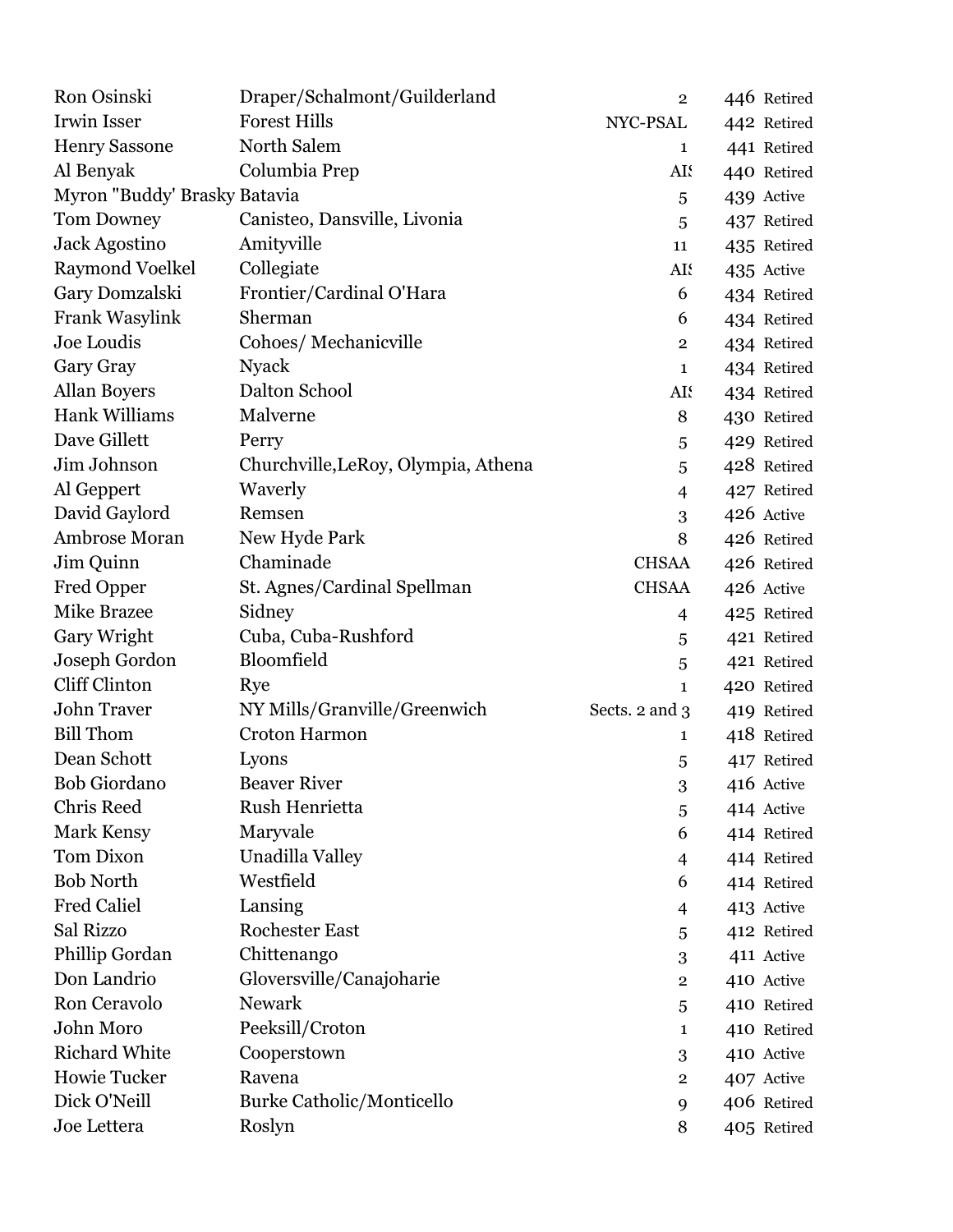| Tom Miller             | Edwards-Knox/Indian River/Massena        | Sects. 3 and 10         | 402 Retired |
|------------------------|------------------------------------------|-------------------------|-------------|
| <b>Maurice Hicks</b>   | Brandeis/Rice                            | PSAL/CHSAA              | 402 Retired |
| Tom Howley             | Niskayuna                                | $\mathbf{2}$            | 401 Retired |
| <b>Howard Newman</b>   | Van Arsdale                              | <b>PSAI</b>             | 401 Retired |
| Tom Collins            | <b>Albertus Magnus</b>                   | 1                       | 400 Retired |
| <b>Buddy Brasky</b>    | <b>Batavia</b>                           | 5                       | 400 Retired |
| Jim Giamattei          | Scotia-Glenville                         | $\overline{2}$          | 400 Retired |
| Walter Bachman         | Valley Stream North/Jericho              | 8                       | 400 Retired |
| <b>Robert Gravelle</b> | SS Seward Institute-Florida              | 9                       | 399 Active  |
| Kevin Bach             | <b>Burke Catholic/ Wallkill</b>          | 9                       | 399 Retired |
| Chet Slaybaugh         | <b>Horace Mann</b>                       | AI:                     | 398 Retired |
| Jack Kobuski           | Gloversville                             | $\overline{2}$          | 398 Active  |
| Doc Parsons            | Niagara Falls                            | 6                       | 397 Retired |
| Lew Kibling            | Watertown                                | 3                       | 396 Retired |
| Larry O'Neill          | Schuyler                                 | $\overline{2}$          | 396 Retired |
| <b>Wilbur Crisp</b>    | Little Falls                             | 3                       | 391 Retired |
| <b>Carl Gainey</b>     | Wyandanch                                | 11                      | 391 Retired |
| Jerry Loffler          | Lisbon                                   | 10                      | 390 Retired |
| <b>Tony Smarrelli</b>  | Nottingham/Bishop Grimes                 | 3                       | 390 Retired |
| <b>Starling Bryant</b> | <b>Buffalo East/Traditional</b>          | 6                       | 390 Active  |
| Art Waldron            | Cairo                                    | $\overline{\mathbf{2}}$ | 389 Active  |
| <b>Trent Jackson</b>   | Rochester Franklin                       | 5                       | 388 Retired |
| Jim Colligan           | <b>Carle Place</b>                       | 8                       | 388 Retired |
| Mel Lewellyn           | Maple Grove                              | 6                       | 387 Retired |
| <b>Jim Mahoney</b>     | Copiague                                 | 11                      | 387 Retired |
| <b>Ben Drake</b>       | Jamestown                                | 6                       | 386 Active  |
| <b>Bill Dalrymple</b>  | Hartwick/Elmira S./Saratoga/St. Peters   | Sects. 2 and 4          | 385 Retired |
| <b>Tony Lephart</b>    | South Jefferson                          | 3                       | 384 Active  |
| Joe McGrane            | Xaverian                                 | <b>CHSAA</b>            | 382 Active  |
| <b>Walter Munze</b>    | Fayetteville-Manlius                     | 3                       | 381 Retired |
| <b>James Santoro</b>   | Our Lady of Lourdes                      | 1                       | 378 Active  |
| Mike Tomassetti        | New York Mills                           | 3                       | 377 Retired |
| Chris Bridge           | Sacketss Harbor                          | 3                       | 376 Retired |
| Ray Nash               | <b>Bishop Ford</b>                       | <b>CHSAA</b>            | 373 Retired |
| <b>Steve Kmack</b>     | Potsdam                                  | 10                      | 373 Retired |
| Al Monaco              | Williamsville So./Turner-Carrol/St. Fran | 6                       | 364 Retired |
| <b>Tom Cowans</b>      | Alden                                    | 6                       | 359 Retired |
| Ron Boyea              | Chautegay                                | 10                      | 349 Retired |
| Jack Kimball           | Lake George                              | $\mathbf{2}$            | 347 Retired |
| Jim Palano             | <b>Bishop Timon</b>                      | 6                       | 347 Retired |
| <b>Jack Alesi</b>      | Xaverian                                 | <b>CHSAA</b>            | 345 Retired |
| James McGrath          | Nottingham                               | 3                       | 344 Active  |
| Mark Abbott            | Norwich                                  | 4                       | 343 Retired |